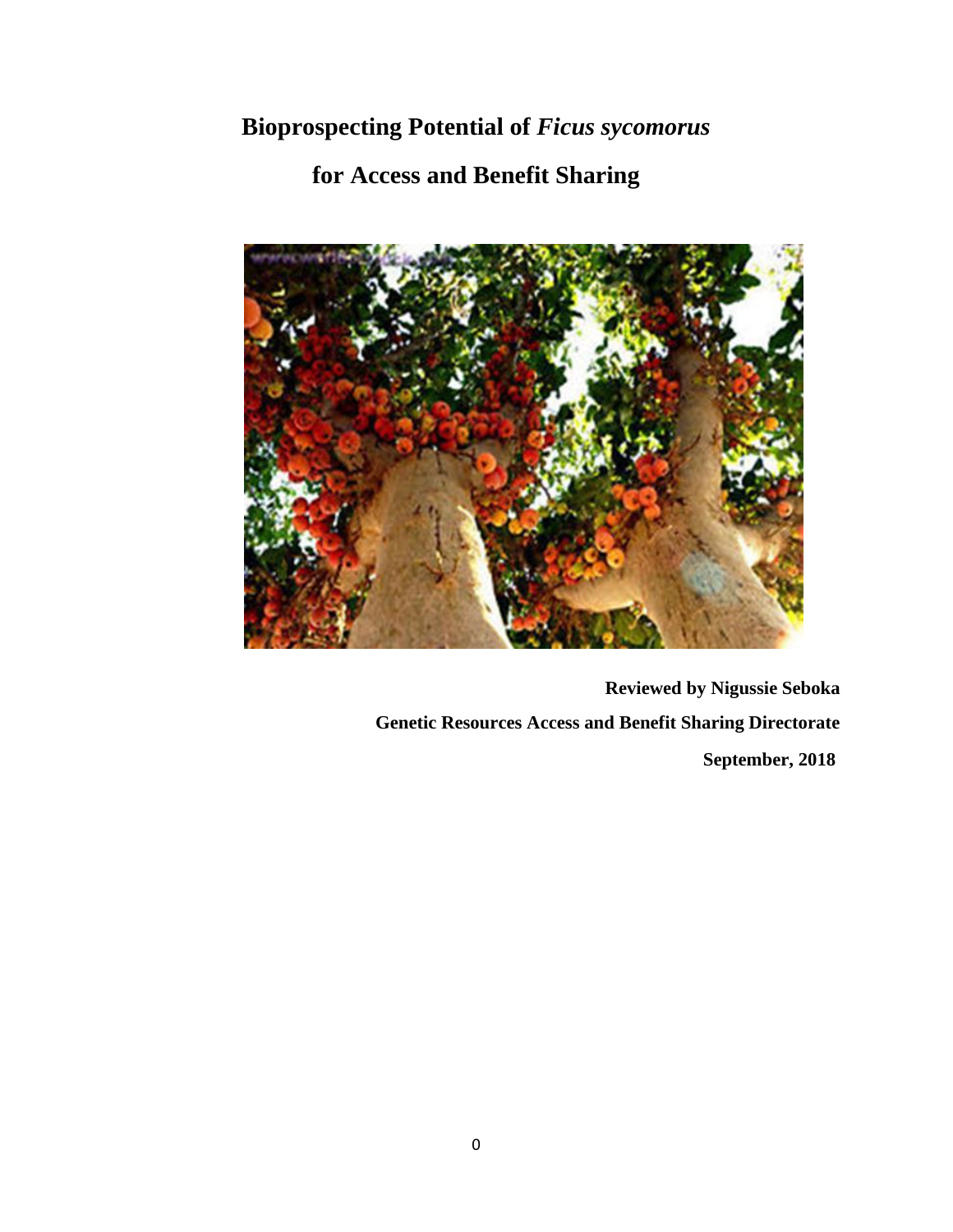### **1. Introduction**

Ethiopia has issued proclamation on Access to Genetic Resources and Community Knowledge, and Community Rights Proclamation No. (482/2006) and Regulation No. (169/2009). Based on these legal frameworks, the country has been implementing the access and benefit sharing objective of the CBD. The Proclamation includes a range of issues such as ownership, user rights, and conditions for access, benefit sharing, types of benefits, powers and responsibilities among the others. The law bears the necessity of Prior Informed Consent (PIC) to access genetic resources or community knowledge. Following PIC, the Ethiopian Biodiversity Institute including the local communities, negotiate on Mutually Agreed Terms (MAT) with the User of the genetic resource.

Therefore, this call is intended to encourage any bioprospecting company or an individual interested to work on *Ficus sycomorus* from Ethiopia.

### **2. Plant description**

*Ficus sycomorus,* is commonly known as 'Shola' or 'Bamba' (Amharic). The plant is also known by several English names such as wild fig, strangler fig, Sycamore, sycamore fig, bush fig, and common cluster fig. It is a fig species that has been cultivated since ancient times. *Ficus sycomorus* belongs to the Family Moraceae, comprising about 40 genera and over 1,400 species of trees, shrubs, vine and herbs, often with milky latex juices. *Ficus sycomorus* is a large, semideciduous spreading tree, up to 21 m. The bole can be up to 100cm in diameter and is occasionally buttressed. Bark on young stems is pale green with a soft powdery covering; greygreen, fairly smooth, with scattered grey scales and pale brown patches on older stems. Leaves are broadly ovate or elliptic. The flowers are unisexual, cyclic and greenish. *Ficus sycomorus* is 2–3 cm in diameter and found in leaf axils or on up to 10 cm leafless branches on old wood as in single or paired form. The seeds are numerous, round and very tiny.

## **3. Ecology and Distribution**

*Ficus sycomorus* is native to South West Africa, Ethiopia, Kenya, Egypt, Middle East and Israel (Awoke Kassa *et al.*, 2015): and in its native habitat, it is usually found in rich soils along rivers and in mixed woodlands. The plant is sometimes cultivated, mainly in the east and south Mediterranean Regions (Crete, Israel, Syria, Yemen), for its edible fruits [\(http://mansfeld.ipk-](http://mansfeld.ipk-gatersleben.de/)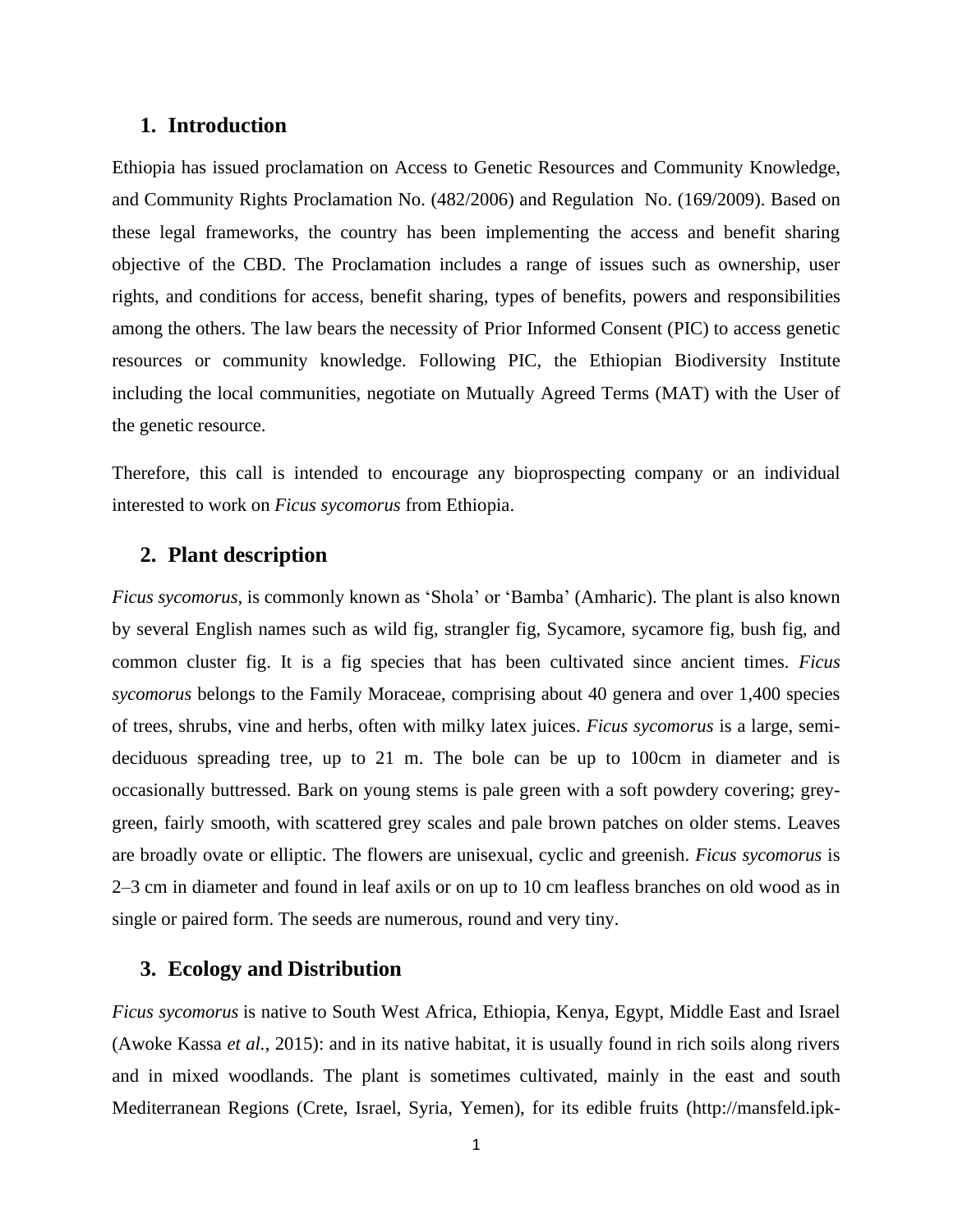[gatersleben.de\)](http://mansfeld.ipk-gatersleben.de/). It is one of the oldest cultivated fruit plants in Egypt and Ethiopia, often depicted in old Egyptian mural and tomb paintings [\(http://mansfeld.ipk-gatersleben.de\)](http://mansfeld.ipk-gatersleben.de/). It grows well in the area, which receives mean annual rainfall ranging from 500-1800 mm per year with deep, well-drained loam to clay soil types or Sandy soils with a shallow ground water (Awoke Kassa *et al*., 2015). The best site for *F. sycomorus* trees is next to drainage lines, streams, rivers, springs or dams. The plant grows in altitude ranges of 0-2000 m, mean annual temperature range of 0- 40°C (http://www.worldagroforestry.org).

#### **4. Uses of** *Ficus sycomorus*

**Food**: Mature fruits are, Sweet and aromatic, eaten fresh, stewed, or dried and stored for later use. The leaves contain substantial level of nutrients, minerals and bioactive components. It contains all the essential amino acids which could contribute useful amount to human diet (Nkafamiya *et al*., 2010). Leaves are used in soups and groundnut dishes. Study aimed to investigate the protective effects of *Ficus sycomorus L.* against high fat induced obesity in experimental rats, concluded that Ficus sycomorus L. leaves could hinder weight gain and prevent its related disorders, implicating its anti-obesity (El-Hashash, 2014). The bark is chewed together with kola nut. In Ghana, the wood ash is commonly used as a salt substitute.

**Fodder:** *Ficus sycomorus* trees can provide year-round fodder to be used as a supplement in lean periods. With proper management and propagation techniques, this fodder can be a viable feed resource to supplement small ruminants for landless farmers. *Ficus sycomorus* fruit and forage serves as feed for livestock in Ethiopian highlands (Awoke Kassa *et al.*, 2015). Leaf is a much-sought fodder with fairly high nutritional value; they are valuable fodder in overstocked semi-arid areas where the trees occur naturally. Leaf stored on farms for use as manure for paddy fields (Awoke Kassa *et al*., 2015).

**Alcoholic beverage**: The fruit can also be used for the preparation of an alcoholic beverage. For example, 100 g of ripe *Ficus sycomorus* (which contains 0.7% ethanol and 85% sugar) fruit, when completely metabolised, releases a total of 210 kJ with ethanol contributing 20.8 kJ (Zungu and Downs, 2017).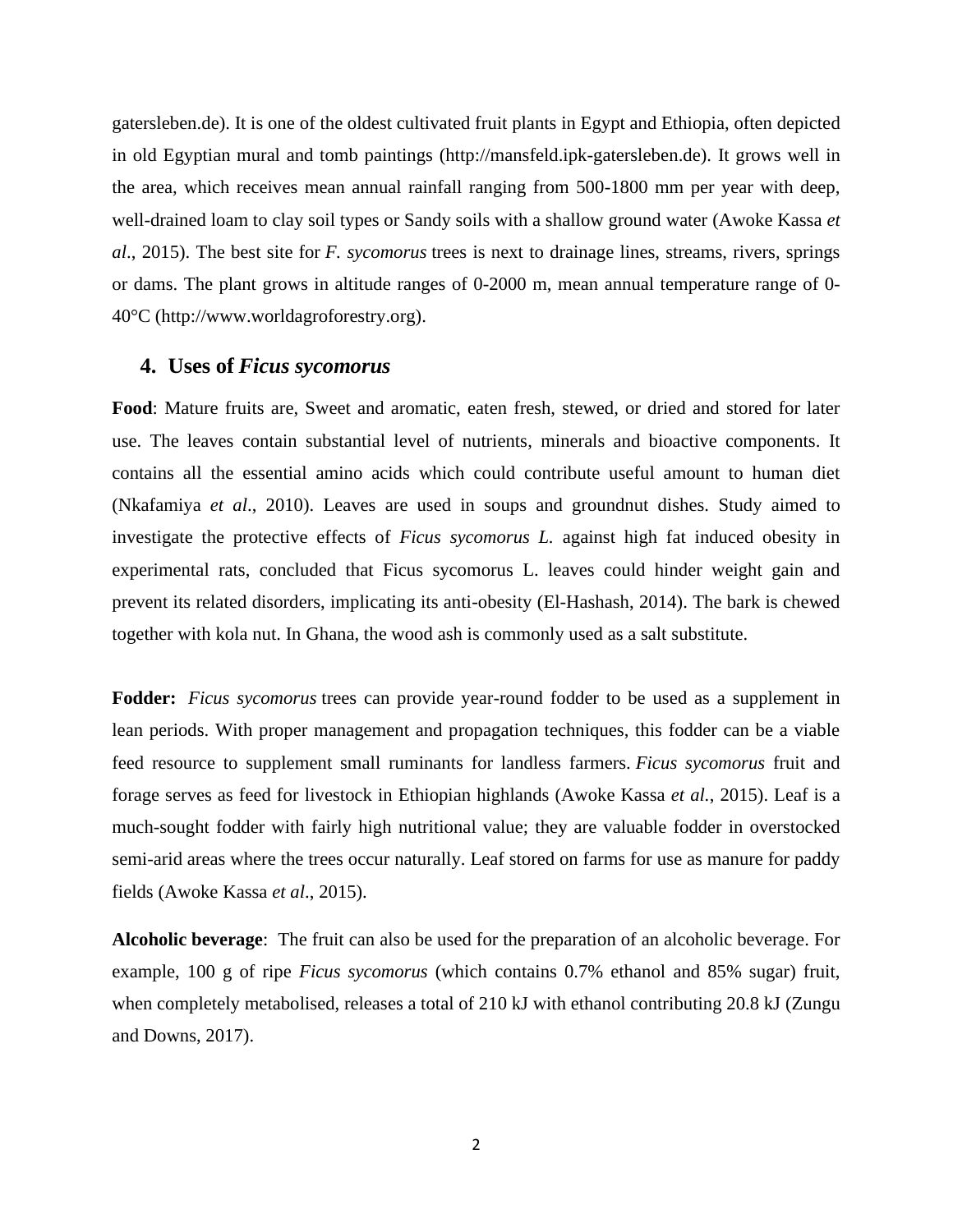**Medicine**: *Ficus sycomorus* is used in Nigeria, Niger, Mali, South Africa, Guinea, Kenya, Tanzania, Somalia, Ethiopia and Ivory Coast as extracts of fruits, leaves, root and stem barks to treat various ailments such as cough, diarrhea, skin infections, stomach disorders, liver disease, epilepsy, tuberculosis, lactation disorders, helminthiasis, infertility, sterility and *Diabetes mellitus* (Igbokwe *et al*., 2010; Adoum *et al*., 2012). The plant has also been reported to be a potent antimicrobial agent against ciprofloxacin resistant Salmonella *typhi* (Adeshina *et al*., 2010). In Palestine, the milky sap from *F. sycomorus* stem bark is used for treating skin diseases while a decoction of the stem bark is used for problems of the gastrointestinal tract. It is also used as seasoning; leaves are dried and added to cake as a condiment, eaten raw or cooked as soup. Dry branches of the species are collected for use as fuel (Auda, 2012).

### **References**

- Adeshina, G.L., Okeke, C.E., Osugwu, N.O., and Ethinmidu, J.O. (2010). Preliminary *in vitro*  antibacterial activities of ethanolic extracts of *F. sycomorus* and *F. platyphylla* Del. (Moraceae). *Afr. J. Microbiol. Res*. **4**(8): 598-601.
- Adoum, O.A., Micheal, B.O. and Mohammad, I.S. (2012). Phytochemicals and hypoglycaemic effect of methanol stem-bark extract of *Ficus sycomorus* Linn (Moraceae) on alloxan induced diabetic Wistar albino rats. *Afr. J. Biotechnol.* **11**(17): 4095-4097.
- Auda, M.A. (2012). Medicinal plant diversity in the flora of Gaza Valley, Gaza Strip, Palestine. *An-Najah University J. Res.* (N. Sc.) **26**:61-84.
- Awoke Kassa, Tadele, Y. and Yoseph Mekasha (2015). *Ficus sycomorus* (Sycamore Fig or Shola) Leaf, A Potential Source of Protein for Ruminants. A Review. *J. Fisheries Livest. Prod.* **3**: 152.
- El-Hashash, S.A. (2014). Effect of *Ficus sycomorus* L. leaves on high fat diet-fed rats: Possible Mechanisms behind the Prevention of Obesity and its related disorders*. Journal of Environmental Science, Toxicology and Food Technology* **8**(12):07-16
- Igbokwe, N.A., Igbokwe, I.O. and Sandabe, U.K. (2010). Effect of prolonged oral administration of aqueous *Ficus sycomorus* stem-bark extract on testicular size of growing albino rat. *Inter. J. Morphol*. **28**(4): 1315-1322.